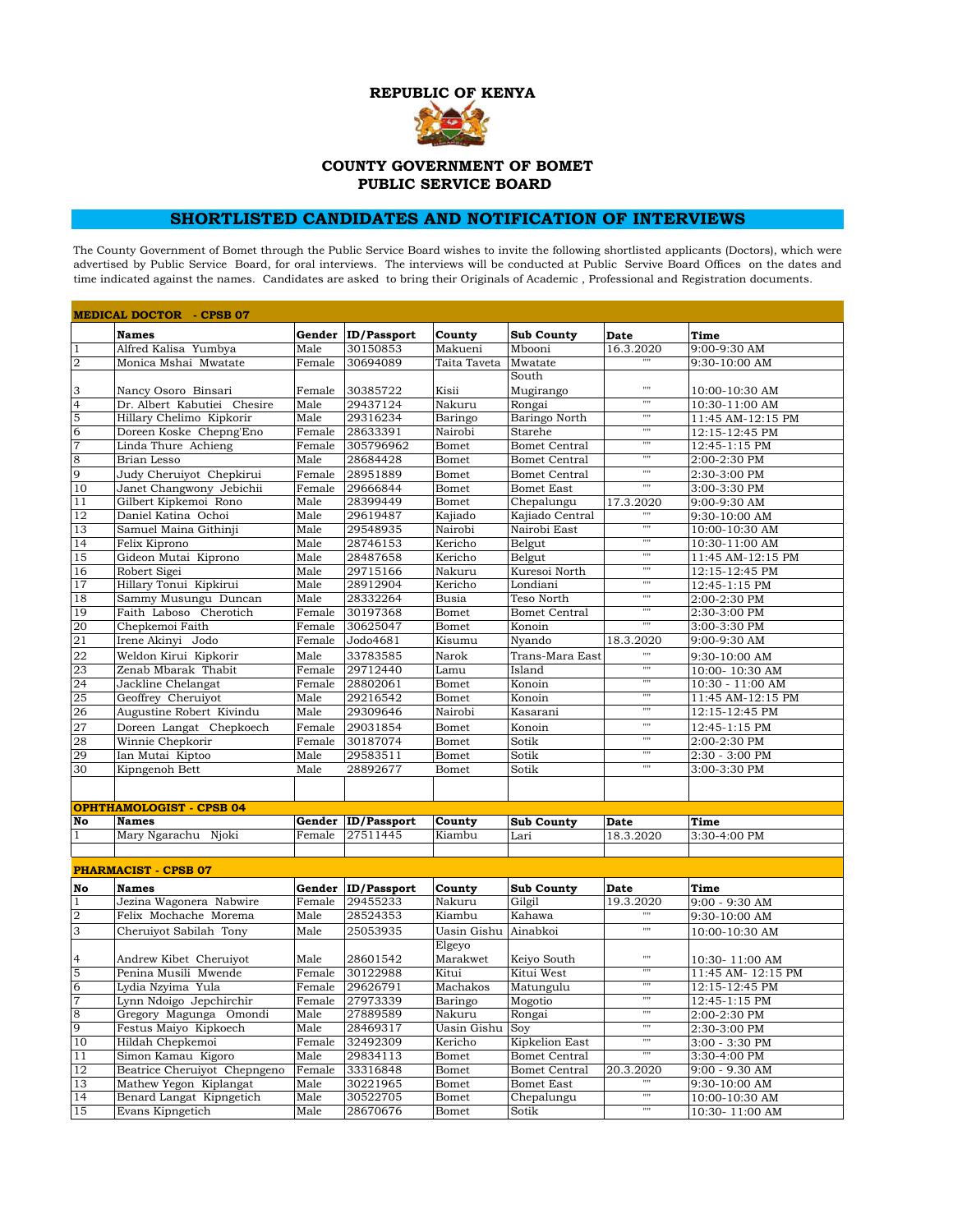| <b>OBSTETRICIAN/ GYNECOLOGIST - CPSB 04</b> |                           |           |                    |               |                      |             |                   |  |  |  |
|---------------------------------------------|---------------------------|-----------|--------------------|---------------|----------------------|-------------|-------------------|--|--|--|
| No                                          | <b>Names</b>              | Gender    | <b>ID/Passport</b> | County        | <b>Sub County</b>    | <b>Date</b> | Time              |  |  |  |
| $\mathbf{1}$                                | Andrew Cheruiyot Kipyegon | Male      | 23936055           | Bomet         | Chepalungu           | 20.3.2020   | 11:45 AM-12:15 PM |  |  |  |
| $\overline{2}$                              | Duncan Ajowi Ochieng      | Male      | 24652824           | Kisumu        |                      | 1111        | 12:15-12:45 PM    |  |  |  |
| <b>PEDIATRICIAN - CPSB 04</b>               |                           |           |                    |               |                      |             |                   |  |  |  |
| No                                          | <b>Names</b>              | Gender ID |                    | <b>County</b> | <b>Sub County</b>    | <b>Date</b> | Time              |  |  |  |
| $\mathbf{1}$                                | Brenda Misore Akinyi      | Female    | 24544360           | Nairobi       | Westlands            | 20.3.2020   | $12:45-1:15$ PM   |  |  |  |
| $\overline{2}$                              | Mercy Ng'Eno Chebet       | Female    | 29720823           | Bomet         | Chepalungu           | 1111        | 2:00-2:30 PM      |  |  |  |
|                                             |                           |           |                    |               |                      |             |                   |  |  |  |
| <b>GENERAL SURGEON - CPSB 04</b>            |                           |           |                    |               |                      |             |                   |  |  |  |
| No                                          | <b>Names</b>              | Gender    | <b>ID/Passport</b> | County        | <b>Sub County</b>    | <b>Date</b> | Time              |  |  |  |
| $\mathbf{1}$                                | Kenneth Shinga Mwarabu    | Male      | 24571941           | Nairobi       | Nairobi              | 20.3.2020   | 2:30-3:00PM       |  |  |  |
| $\overline{2}$                              | Elizabeth Okemwa Bosibori | Female    | 24032431           | Bomet         | <b>Bomet Central</b> | 1111        | 3:00-3:30PM       |  |  |  |
| 3                                           | Dr Allan Manyonyi Mulimah | Male      | 23328678           | Bomet         | Bomet East           | 1111        | 3:30-4:00PM       |  |  |  |
|                                             | N/B                       |           |                    |               |                      |             |                   |  |  |  |

1. Candidates are asked to carry originals of their academic and professional certificates together with certificates indicating membership to professional association(s) where applicable.

2. Documents for purposes of complying with the provisions of Chapter Six of the Constitution of Kenya 2010 are also required

 *"The recruitment exercise is free of charge. The Public Service Board would wish to advise the candidates to be wary of fraudsters extorting money. Any fraudulent activity should be reported to the nearest police station."*

> **The Secretary /C.E.O Public Service Board P.O BOX 605-20400 BOMET www.bomet.go.ke**

**Dated: 27/02/2020**